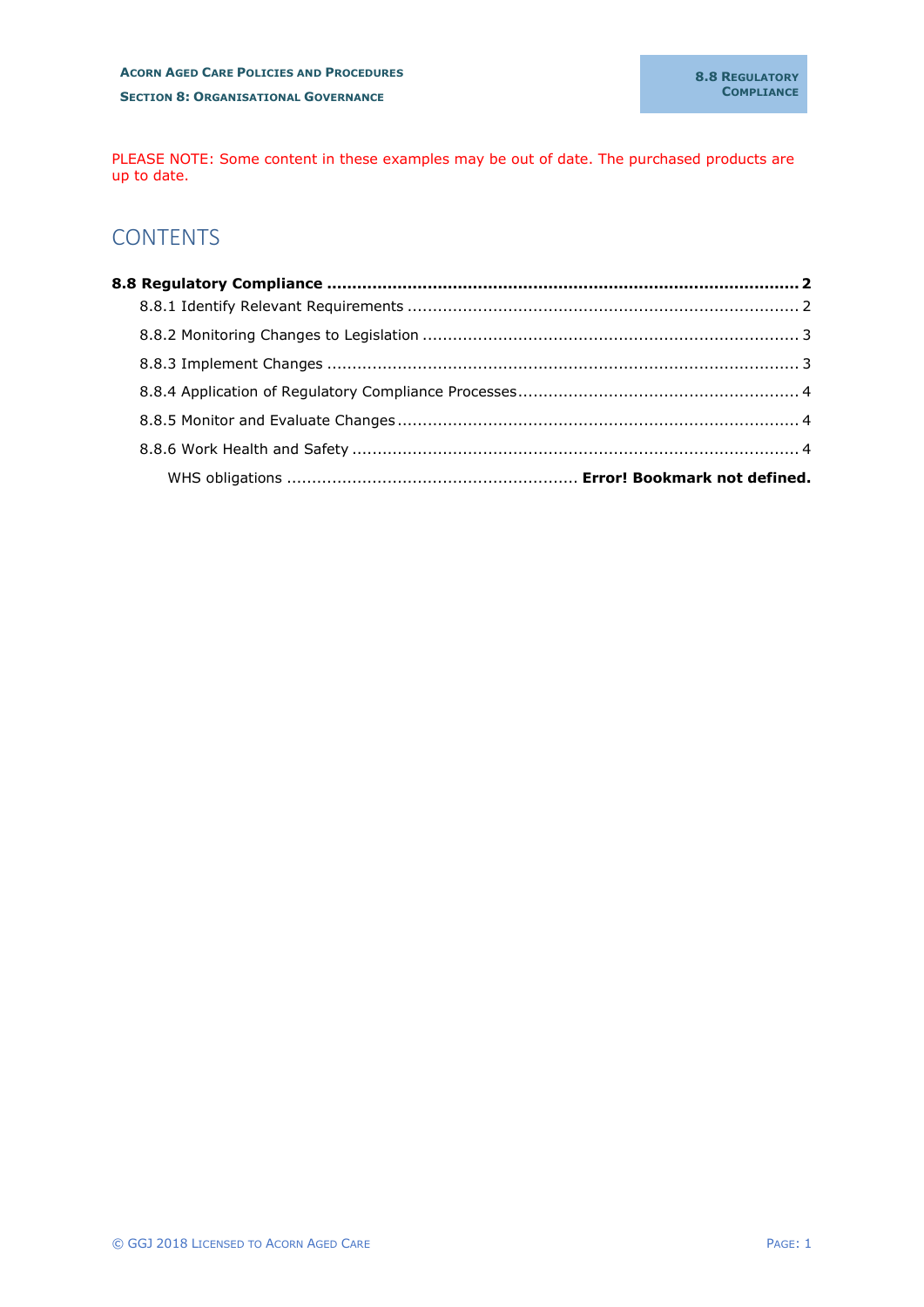# <span id="page-1-0"></span>8.8 REGULATORY COMPLIANCE

### <span id="page-1-1"></span>8.8.1 IDENTIFY RELEVANT REQUIREMENTS

The CEO is responsible for ensuring that all operations of Acorn Aged Care, including services for consumers, comply with funded program guidelines, legislation, regulatory requirements and professional standards.

Relevant requirements are identified through:

- The internet
- Membership of Aged Care Services Australia (ACSA)
- Subscription to the Chamber of Commerce and Industry (CCI)
- Notices and advice from the Department of Health and relevant other government departments
- Networking with other providers (see 1.4.4 Inclusion in Community/Acorn Aged Care community involvement).

Key legislation, regulations and other requirements from the following sources (but not limited to) are included in these policies and procedures:

- The Commonwealth Home Support Programme Guidelines July 2018
- The Commonwealth Home Support Programme Program Manual 2018
- The Commonwealth Home Support Programme Living Well at Home CHSP Good Practice Guide 2015
- The Commonwealth Home Care Packages Program Operational Manual December 2015
- The CHSP and HCP Grant Agreements (utilise the DSS Comprehensive Grant Agreement 2014)
- Aged Care Quality Standards 2018
- Aged Care Sector Statement of Principles 2015
- Australian Government Department of Health Charter of Rights (effective from 1 July 2019)
- Carers Recognition Act 2004
- Aged Care Act 1997 and Principles
- Specific funding requirements detailed in contracts with funders including
- Competition and Consumer Act 2010
- Work Health and Safety Act 2011
- Legislation governing the employment of staff and volunteers including: Fair Work Act 2009; relevant staff awards; work health and safety (including the Model Work Health and Safety (WHS) Act (where appropriate to states and territories); income tax; superannuation; equal employment opportunity; anti-discrimination, workers compensation and injury management
- Privacy Act 1988 and Australian Privacy Principles
- Nurses and Midwives Act 2006
- Medicines and Poisons Act 2014 and Medicines and Poisons Regulations 2016
- Fire and Emergency Regulations
- NHMRC 2010 Australian Guidelines for the Prevention and Control of Infection in Healthcare Commonwealth of Australia
- Food Standards Australia New Zealand Food Standards Code Standard 3.3.1 Food Safety Programs for Food Service to Vulnerable Persons.
- Government of Western Australia Associations Incorporation Act 2015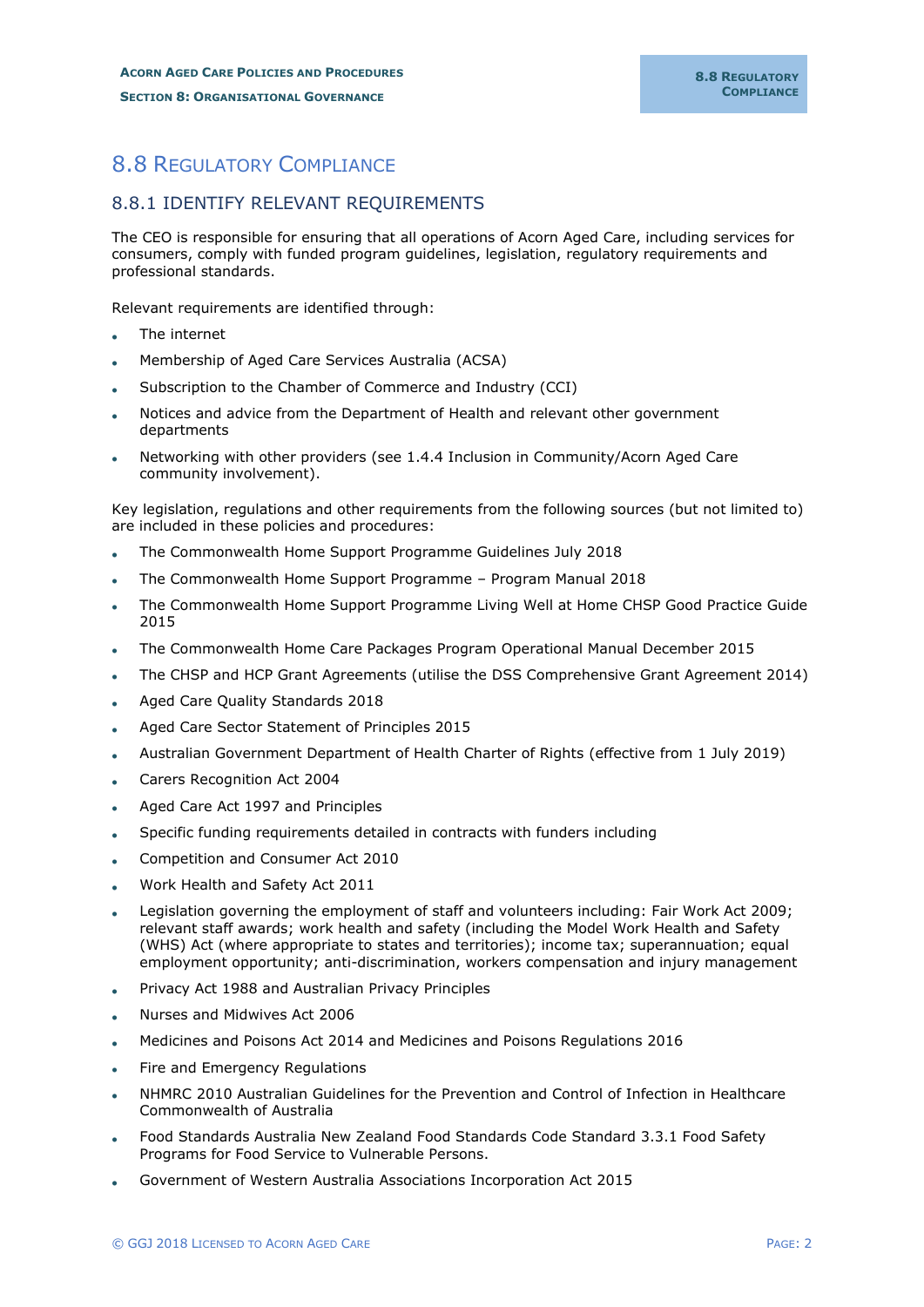## <span id="page-2-0"></span>8.8.2 MONITORING CHANGES TO LEGISLATION

The Team Leaders are responsible for identifying any changes in legislative and regulatory requirements and advising the Managers of any required changes. Changes are monitored through:

- Review of the ACSA newsletter noting any information advising of changes to requirements
- Review of newsletters and notices from the Chamber of Commerce and Industry
- Advice from Board of Management members
- Noting changes advised by any other government or statutory authorities such as the Department of Health and the Department of Human Services and Therapeutic Goods Administration
- Review of changes advised by GGJ Consultants in relation to the Policies and Procedures
- Accessing relevant information on the Internet.

When information advising of legislative changes is received, it is reviewed by the Team Leaders to identify if there are any implications for Acorn Aged Care and their programs. If any immediate action is required the Team Leaders, in consultation with their Manager, ensure that they are carried out. The following process then applies:

- Information on required changes, the implications for Acorn Aged Care and draft changes to the Policies and Procedures Manual are documented by the Team Leaders in consultation with the relevant team members
- The Team Leaders forward information on changes to their Manager
- The Managers review the changes and decide if the changes can be made or if they require approval of the Improvement Committee. Changes requiring Improvement Committee approval include:
	- o Changes with budget/staffing implications
	- o Changes affecting other programs
	- o Changes to policies and procedures
- If Improvement Committee approval is not required, the Managers implement the changes and advise the Improvement Committee of the changes on a Tell Us What You Think Form
- If Improvement Committee approval is required, the Managers provide a report with recommendations and an implementation plan to the Improvement Committee for consideration at the next meeting
- The Improvement Committee reviews the information and decides on the action and determines if the changes require Board approval before implementation (Board approval is required if changes involve significant expenditure, new practices and new policies and procedures)
- If Board approval is required the Improvement Committee submits, through the CEO, their proposal to the next Board meeting
- The Board decides on the action to be taken
- The CEO ensures implementation of the required changes.

#### <span id="page-2-1"></span>8.8.3 IMPLEMENT CHANGES

The following steps apply, as necessary, in implementing regulatory/legislative changes in Acorn Aged Care:

- The Policies and Procedures Manual is updated (see 8.11.2/Updating the Policies and Procedures)
- Forms are updated as required